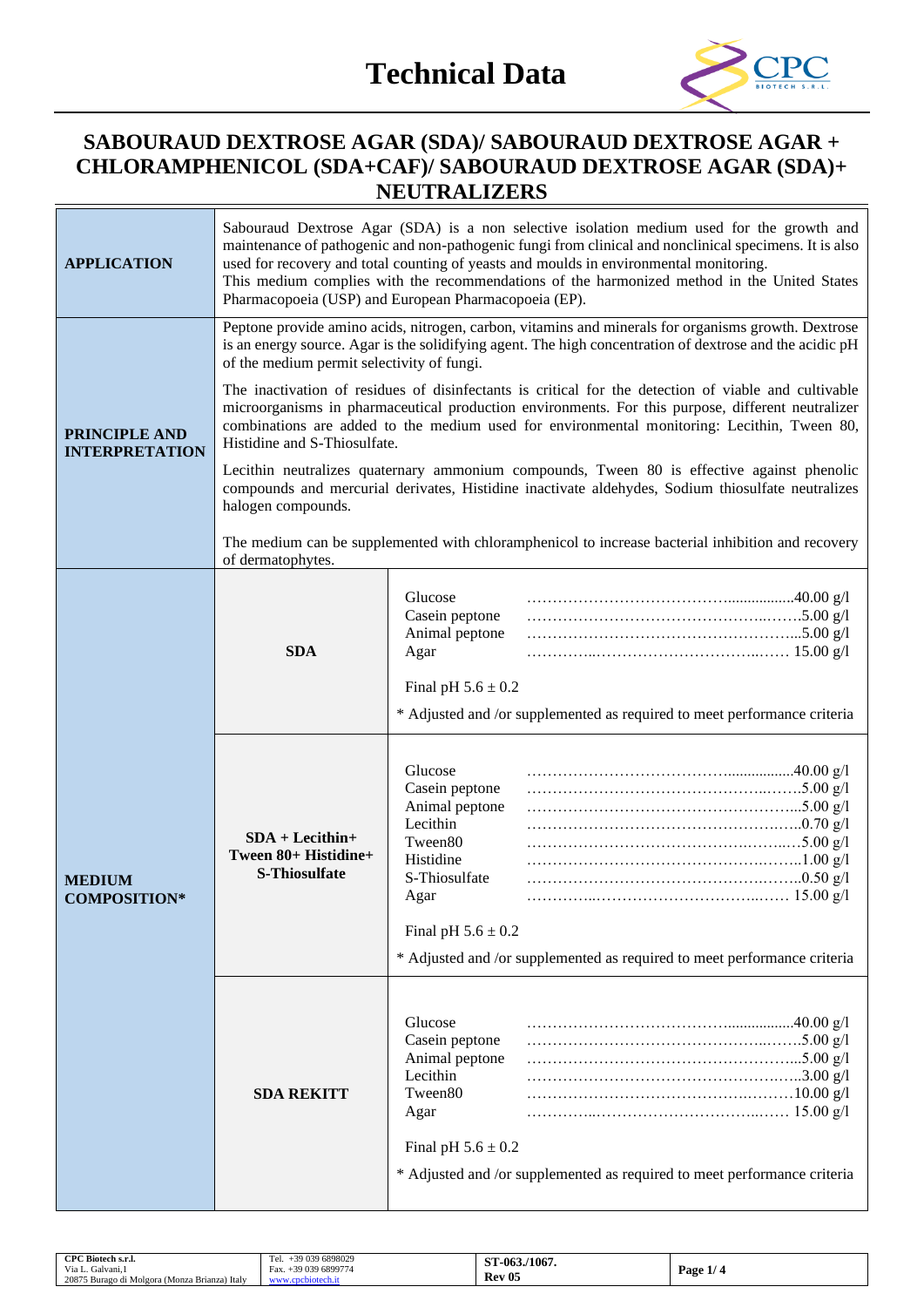

# **SABOURAUD DEXTROSE AGAR (SDA)/ SABOURAUD DEXTROSE AGAR + CHLORAMPHENICOL (SDA+CAF)/ SABOURAUD DEXTROSE AGAR (SDA)+ NEUTRALIZERS**

|                                                              | $SDA+$<br>Chloramphenicol<br>$(SDA + CAF)$                                                                                                | Glucose<br>Casein peptone<br>Animal peptone<br>Chloramphenicol<br>Agar<br>Final pH $5.6 \pm 0.2$                                                                               | * Adjusted and /or supplemented as required to meet performance criteria                                                                                                                                                                                                                                                                                                                                                        |  |
|--------------------------------------------------------------|-------------------------------------------------------------------------------------------------------------------------------------------|--------------------------------------------------------------------------------------------------------------------------------------------------------------------------------|---------------------------------------------------------------------------------------------------------------------------------------------------------------------------------------------------------------------------------------------------------------------------------------------------------------------------------------------------------------------------------------------------------------------------------|--|
| <b>STORAGE</b>                                               | $+2/+25$ °C                                                                                                                               | Protect from light, excessive heat, moisture and freezing                                                                                                                      |                                                                                                                                                                                                                                                                                                                                                                                                                                 |  |
| <b>MELTING</b><br><b>INSTRUCTIONS</b><br>for media in bottle |                                                                                                                                           | Slightly open the screw cap in order to avoid pressure building before heating the media<br>Once the agar is liquefied, allow the media to cool down in water bath at 45-50°C. | Prior to use, melt the agar using water bath at 95-100°C for 55 min or autoclave at 105°C for 5 min.                                                                                                                                                                                                                                                                                                                            |  |
|                                                              | Growth Promotion Test: 10-100 viable microorganisms <sup>1</sup>                                                                          |                                                                                                                                                                                |                                                                                                                                                                                                                                                                                                                                                                                                                                 |  |
|                                                              | <b>Control strain</b>                                                                                                                     | <b>Incubation Conditions</b>                                                                                                                                                   | <b>Specifications</b>                                                                                                                                                                                                                                                                                                                                                                                                           |  |
|                                                              | C. albicans<br><b>ATCC 10231</b>                                                                                                          | 48-120h<br>at $22.5 \pm 2.5^{\circ}C$                                                                                                                                          | 70%≤R%≤200%                                                                                                                                                                                                                                                                                                                                                                                                                     |  |
| <b>QUALITY</b><br><b>CONTROL</b>                             | A. brasiliensis<br><b>ATCC 16404</b>                                                                                                      | 48-120h<br>at $22.5 \pm 2.5^{\circ}C$                                                                                                                                          | 70%≤R%≤200%                                                                                                                                                                                                                                                                                                                                                                                                                     |  |
|                                                              | E. coli<br>ATCC 8739 <sup>2</sup>                                                                                                         | 72-120h<br>at $22.5 \pm 2.5$ °C                                                                                                                                                | Inhibited                                                                                                                                                                                                                                                                                                                                                                                                                       |  |
|                                                              | <b>Sterility control</b>                                                                                                                  |                                                                                                                                                                                | No growth                                                                                                                                                                                                                                                                                                                                                                                                                       |  |
|                                                              | <b>Appearance</b>                                                                                                                         |                                                                                                                                                                                | Amber coloured, clear to slightly<br>opalescent gel forms in plates                                                                                                                                                                                                                                                                                                                                                             |  |
|                                                              | Data matrix code is composed of 20 digits:                                                                                                |                                                                                                                                                                                |                                                                                                                                                                                                                                                                                                                                                                                                                                 |  |
| <b>BARCODE</b> on<br>media plates                            | Digits $1\rightarrow 2$<br>Digits $3\rightarrow 7$<br>Digits $8\rightarrow 9$<br>Digits $10 \rightarrow 14$<br>Digits $15 \rightarrow 20$ | Media code<br>Batch number<br>Sub-batch number<br>Progressive number<br>Expiry Date (DDMMYY)                                                                                   |                                                                                                                                                                                                                                                                                                                                                                                                                                 |  |
| <b>GENERAL</b><br><b>WARNING NOTES</b>                       |                                                                                                                                           | done by qualified personnel, who must consider context of use.                                                                                                                 | Device must be handled according to asepsis precautions, of utilization of culture media is strictly<br>referred to the type of analysis that must be done. Please refer to specific norms and procedures. Do<br>not use if device is broken. Do not use if media shows accidental contamination signs. Do not utilize<br>after expiry date. Let device reach room temperature before utilizing. Results interpretation must be |  |
|                                                              | Disposal of waste must be carried out according to national and local regulation in force.                                                |                                                                                                                                                                                |                                                                                                                                                                                                                                                                                                                                                                                                                                 |  |

<sup>1</sup> For E.coli  $\geq$ 100 viable microorganisms

<sup>2</sup> Tested only for SDA+CAF

| CPC Biotech s.r.l.                            | +39 039 6898029<br>Tel. | 1-063./1067   |                   |
|-----------------------------------------------|-------------------------|---------------|-------------------|
| Via L. Galvani,                               | +39 039 6899774<br>Fax. |               | $\sim$<br>Page 2/ |
| 20875 Burago di Molgora (Monza Brianza) Italy | cbiotech.it<br>www.cn   | <b>Rev 05</b> |                   |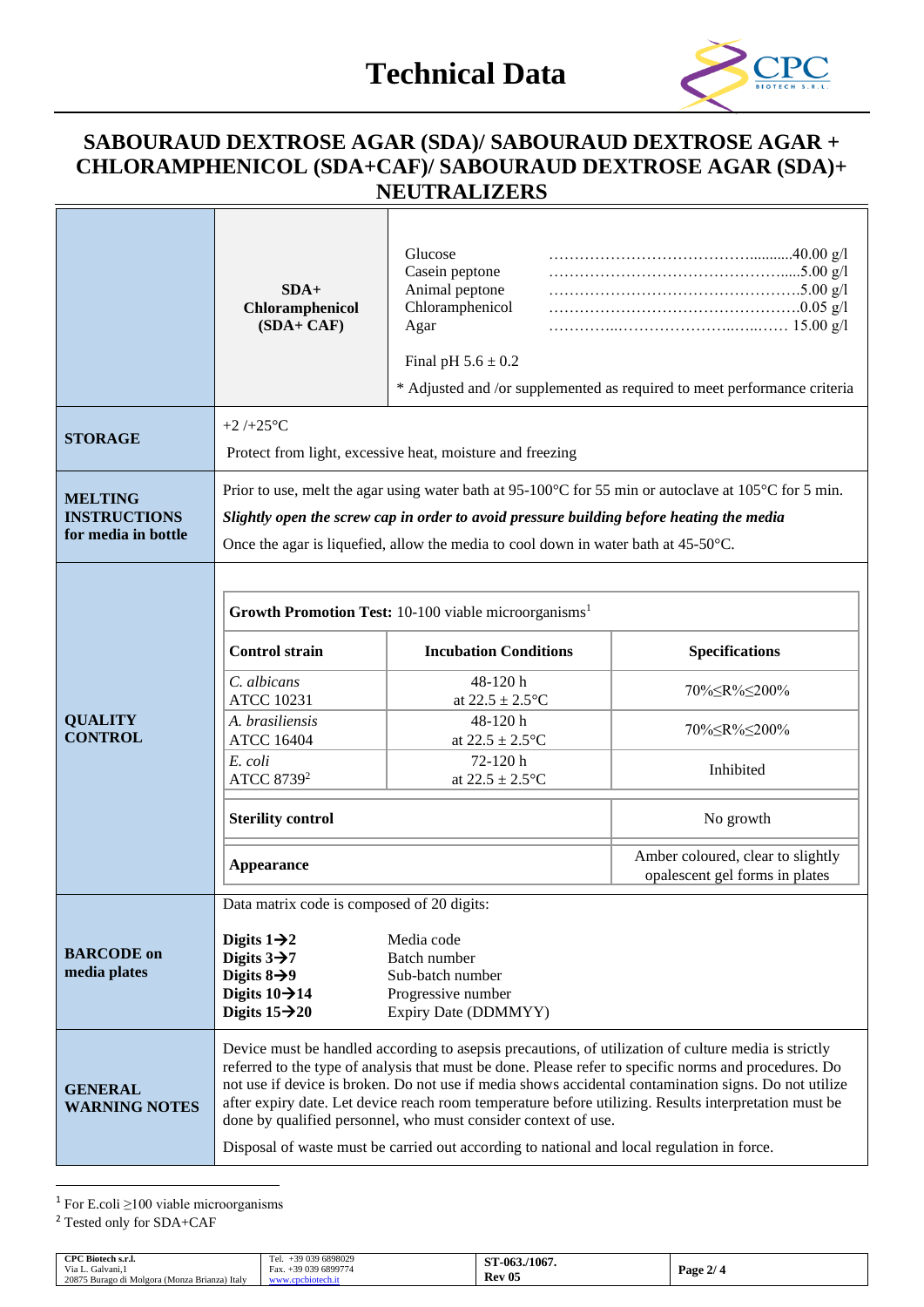# **Technical Data**



## **SABOURAUD DEXTROSE AGAR (SDA)/ SABOURAUD DEXTROSE AGAR + CHLORAMPHENICOL (SDA+CAF)/ SABOURAUD DEXTROSE AGAR (SDA)+ NEUTRALIZERS**

**This item is available in:**

#### ➢ **Sterile bottled SDA**

| <b>MODEL</b> | <b>PRODUCT CODE</b> | <b>ORDER CODE</b>                                        | <b>DESCRIPTION</b>                               | <b>SHELF</b><br><b>LIFE</b> |
|--------------|---------------------|----------------------------------------------------------|--------------------------------------------------|-----------------------------|
| 200ml        | 063/31PSC28.200     | 063/31PSC28.200.10<br>$(10 \text{ bottles}/\text{pack})$ | 200ml in 250ml volume,<br>PP28Screw Cap Bottle   | 1 year                      |
| 500ml        | 063/33PSC28.500     | 063/33PSC28.500.10<br>$(10 \text{ bottles}/\text{pack})$ | 500ml in 1000ml volume.<br>PP28 Screw cap bottle | 1 year                      |
| 800ml        | 063/33PSC28.800     | 063/33PSC28.800.10<br>(10 bottles/pack)                  | 800ml in 1000ml volume,<br>PP28 Screw cap bottle | 1 year                      |

## ➢ **Sterile bottled SDA+ NEUTRALIZERS**

| <b>MODEL</b> | <b>PRODUCT CODE</b> | <b>ORDER CODE</b>                          | <b>DESCRIPTION</b>                                                    | <b>SHELF</b><br><b>LIFE</b> |
|--------------|---------------------|--------------------------------------------|-----------------------------------------------------------------------|-----------------------------|
| 800ml        | 063RKT/33PSC28.800  | 063RKT/33PSC28.800.10<br>(10 bottles/pack) | <b>SDA REKITT</b><br>800ml in 1000ml volume,<br>PP28 Screw cap bottle | l year                      |

#### ➢ **Sterile bottled SDA+ CAF**

| <b>MODEL</b> | <b>PRODUCT CODE</b> | <b>ORDER CODE</b>                        | <b>DESCRIPTION</b>                             | <b>SHELF</b><br><b>LIFE</b> |
|--------------|---------------------|------------------------------------------|------------------------------------------------|-----------------------------|
| 200ml        | 1067/31PSC28.200    | 1067/31PSC28.200.10<br>(10 bottles/pack) | 200ml in 250ml volume,<br>PP28Screw Cap Bottle | 1 year                      |
| 400ml        | 1067/32PSC28.400    | 1067/32PSC28.400.10<br>(10 bottles/pack) | 400ml in 500ml volume,<br>PP28Screw Cap Bottle | 1 year                      |

| CPC Biotech s.r.l.                            | +39 039 6898029<br>Tel. | /1067.<br>$ST-063$ . |                   |
|-----------------------------------------------|-------------------------|----------------------|-------------------|
| Via L.<br>$\sim$ $\sim$<br>. Galvani, l       | +39 039 6899774<br>Fax. |                      | $\sim$<br>Page 3/ |
| 20875 Burago di Molgora (Monza Brianza) Italy | pcbiotech.it<br>www.    | - 05<br>Rev          |                   |